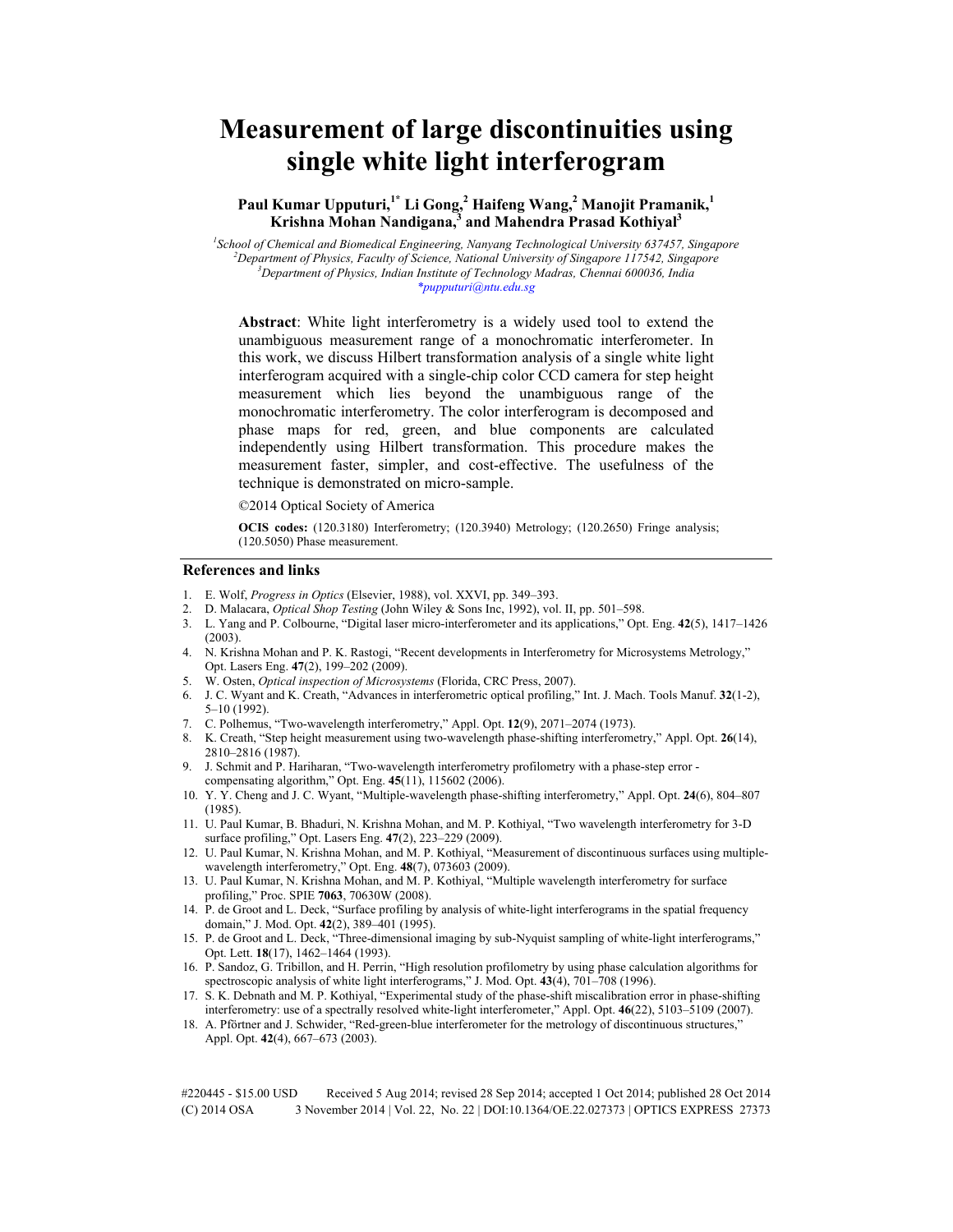- 19. U. Paul Kumar, W. Haifeng, N. Krishna Mohan, and M. P. Kothiyal, "White light Interferometry for surface profiling with colour CCD," Opt. Lasers Eng. **50**(8), 1084–1088 (2012).
- 20. D. S. Mehta and V. Srivastava, "Quantitative phase imaging of human red blood cells using phase-shifting white light interference microscopy with colour fringe analysis," Appl. Phys. Lett. **101**(20), 203701 (2012).
- 21. L. H. Stefan, *Hilbert Transforms in Signal Processing* (Artech House Inc, 1996).
- 22. V. D. Madjarova, H. Kadono, and S. Toyooka, "Dynamic electronic speckle pattern interferometry (DESPI)
- phase analyses with temporal Hilbert transform," Opt. Express **11**(6), 617–623 (2003).
- 23. U. P. Kumar, N. K. Mohan, and M. P. Kothiyal, "Time average vibration fringe analysis using Hilbert transformation," Appl. Opt. **49**(30), 5777–5786 (2010).
- 24. U. Paul Kumar, N. Krishna Mohan, and M. P. Kothiyal, "Characterization of micro-lenses based on single interferogram analysis using Hilbert transformation," Opt. Commun. **284**(21), 5084–5092 (2011).
- 25. K. G. Larkin, D. J. Bone, and M. A. Oldfield, "Natural demodulation of two-dimensional fringe patterns. I. General background of the spiral phase quadrature transform," J. Opt. Soc. Am. A **18**(8), 1862–1870 (2001).
- 26. J. T. Mercado and A. V. Khomenko, "Precision and sensitivity optimization for white light interferometric fiberoptic sensors," J. Lightwave Technol. **19**(1), 70–74 (2001).
- 27. S. K. Debnath, M. P. Kothiyal, and S. W. Kim, "Evaluation of spectral phase in spectrally resolved white-light interferometry: Comparative study of single-frame techniques," Opt. Lasers Eng. **47**(11), 1125–1130 (2009).

#### **1. Introduction**

The single wavelength phase shifting interferometry (SWPSI) offers excellent vertical resolution and sensitivity [1–6]. It requires more than three phase shifted frames for phase calculation. A serious limitation of single wavelength interferometry is that the unambiguous range is limited to half a wavelength. The approaches adopted to overcome the problem of small dynamic range are based on multiple-wavelength [7–13] and white light interferometry [14–19]. Multiple wavelength technique requires typically 2 or 3 laser wavelengths for surface profiling. White light interferometry is a state-of-the-art technique for measuring discontinuous surface profiles. This makes use of the short coherence length of the white light source. High contrast fringe occurs only when the optical path difference (OPD) is close to zero. The 3-D plot of the axial positions of the zero OPD along the optical axis represents the surface profile of the object under test. Compared to single wavelength phase shifting interferometry, the white light interferometry is rather slow, as the number of frames to be recorded and evaluated is large. The spectrally resolved white light interferometry [16,17], on the other hand gives only a line profile of the object, although the requirement on number of frames is similar to the single wavelength phase shifting interferometry.

Phase shifting white light interferometry (PSWLI) combined with a 3-chip colour CCD camera can make the data acquisition as simple as in single wavelength case [18]. Use of single chip colour CCD has also been demonstrated for this [19,20]. In a 3-chip CCD each chip registers a different primary colour, red (R), green (G), or blue (B). Thus one pixel for chip is used to reproduce image. In a single-chip CCD camera, on the other hand, a group of three pixels is required to register all the three colours of the image with the help of colour filters. A 3-chip colour CCD can give high resolution, but is costly. However, this technique requires typically 5 to 8 phase shifted frames for phase evaluation [18–20]. Though PSI can provide high resolution phase profile; it is time consuming and cannot be used for dynamic measurements. So, fringe analysis using a single frame obviously is an attractive scheme as it makes the measurement faster. Hilbert Transform (HT) method has been successfully applied for single frame analysis [21–25]. The HT method can be applied to a wide range of interferometric measurements. The method has simplicity in the calculation algorithms, and it has relatively shorter calculation time compared to Fourier transform (FT) method. And also the application of HT can be made fully automatic [22].

In this work, we discuss Hilbert transform fringe analysis of a single white light interferogram acquired with a single-chip colour CCD camera for large step-height measurement. First the individual interference data for red, green, blue colors are separated from the color white light interferogram and then processed independently for phase calculation using Hilbert transformation. The present technique does not require phase shifting method, multiple-wavelength laser sources, or 3-chip CCD for surface profiling.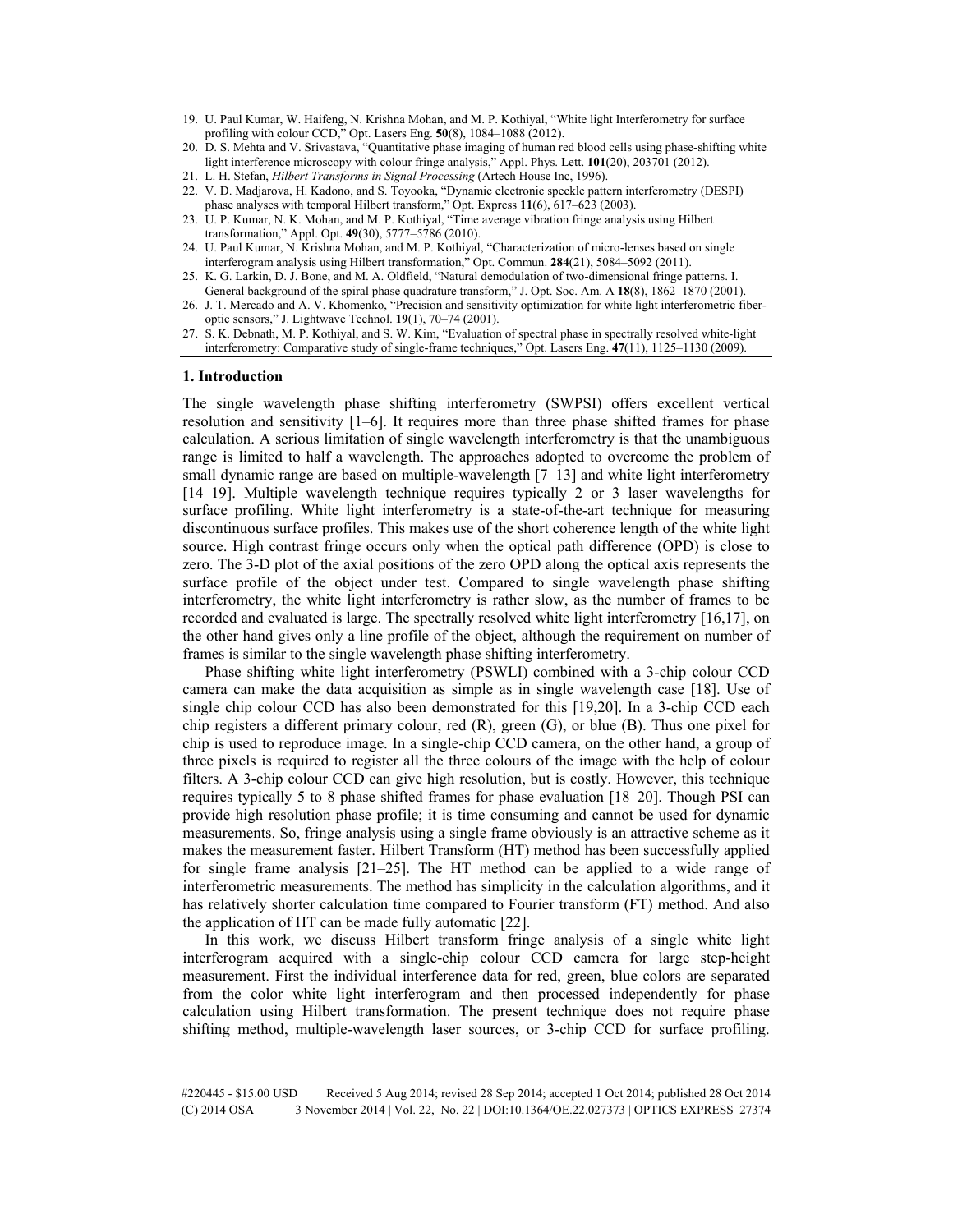Thus, it makes the measurement faster, simpler and less expensive. As the method requires only one frame, the data acquisition time is only limited by the speed of the CCD camera. The single chip-CCD has three separate spectral bands, R, G, B centered at Red ( $\lambda_1$  = 620 nm), Green ( $\lambda_2$  = 540 nm), and Blue ( $\lambda_3$  = 460 nm) wavelengths respectively. Combining white light interferometer with colour CCD camera allows surface profiling of large discontinuous using a single frame. The theoretical background of Hilbert transformation fringe analysis of colour fringes and experimental results on a micro-specimen are presented.

# **2. Single fringe analysis using Hilbert transformation**

The white light interferogram may be considered as the superposition of the interferograms corresponding to the R, G, B wavelengths. In this procedure we separate the R, G, B data and process them separately. The intensity distribution of any one of the interferograms may be expressed as

$$
h_0(x, y) = h_b(x, y) + h_b(x, y) \gamma(x, y) \cos \delta(x, y)
$$
 (1)

where,  $h_b(x,y)$  is the bias intensity,  $\gamma(x,y)$  is the visibility, and  $\delta(x,y)$  is the phase at any point  $(x,y)$  in the interferogram corresponding to the wavelength under consideration. In the further discussion the spatial co-ordinates can be ignored for simplicity.

According to the signal theory, a complex wave function  $\psi(x) = p(x) + iq(x)$  may associated, with each real wave function  $p(x)$ . Here, the real part  $p(x)$  is the original signal and imaginary part q(x) is the HT of the original signal which is phase shifted by  $\pi/2$  [21,22]. Thus MATLAB function 'hilbert' can generate an analytical signal from a real signal. The HT of the signal  $cos(x)$  gives  $sin(x)$ , and the HT of the signal  $sin(x)$  gives  $-cos(x)$ . In Hilbert transform, only the phases of the spectral components are altered by  $\pi/2$ , positively or negatively according to the sign of x, but their amplitudes left unchanged [21,22].

Prior to the application of Hilbert transformation, the bias must be eliminated from the signal. If the bias is uniform, it can be removed by applying Hilbert transformation. But the phase analysis in this case requires second time application of HT.

## *2.1 Fringe pattern with uniform bias*

The Hilbert transform of the signal in Eq. (1) can be written as

$$
h_1 = Im \left[ \text{hilbert} \{ h_0 \} \right] = h_b \gamma \sin(\delta) \tag{2}
$$

where, 'hilbert' is the Hilbert transform function, and Im is the imaginary part of the function. The parameter of interest in Eq. (1) is  $\delta$  which has information on surface height or depth variations. The signal in Eq. (2) is free from the bias term  $(h_b)$  which is eliminated due to HT function. However, Eqs. (1) and (2) cannot be used to evaluate  $\delta$  correctly due to the presence of bias in Eq. (1).

If we apply HT on Eq. (2) we get

$$
h_2 = Im\left[\text{hilbert}\left\{h_1\right\}\right] = -h_b \gamma \cos(\delta) \tag{3}
$$

Equations (2) and (3) can now be used to give

$$
\delta = \arctan\left(\frac{h_1}{-h_2}\right) \tag{4}
$$

However, typical white light interference fringes are modulated and associated with nonuniform bias. Such a fringe system can be effectively processed using a min-max method [26,27] as discussed in Section-2.2. The min-max method was proved to be more accurate and intensity variation independent [26].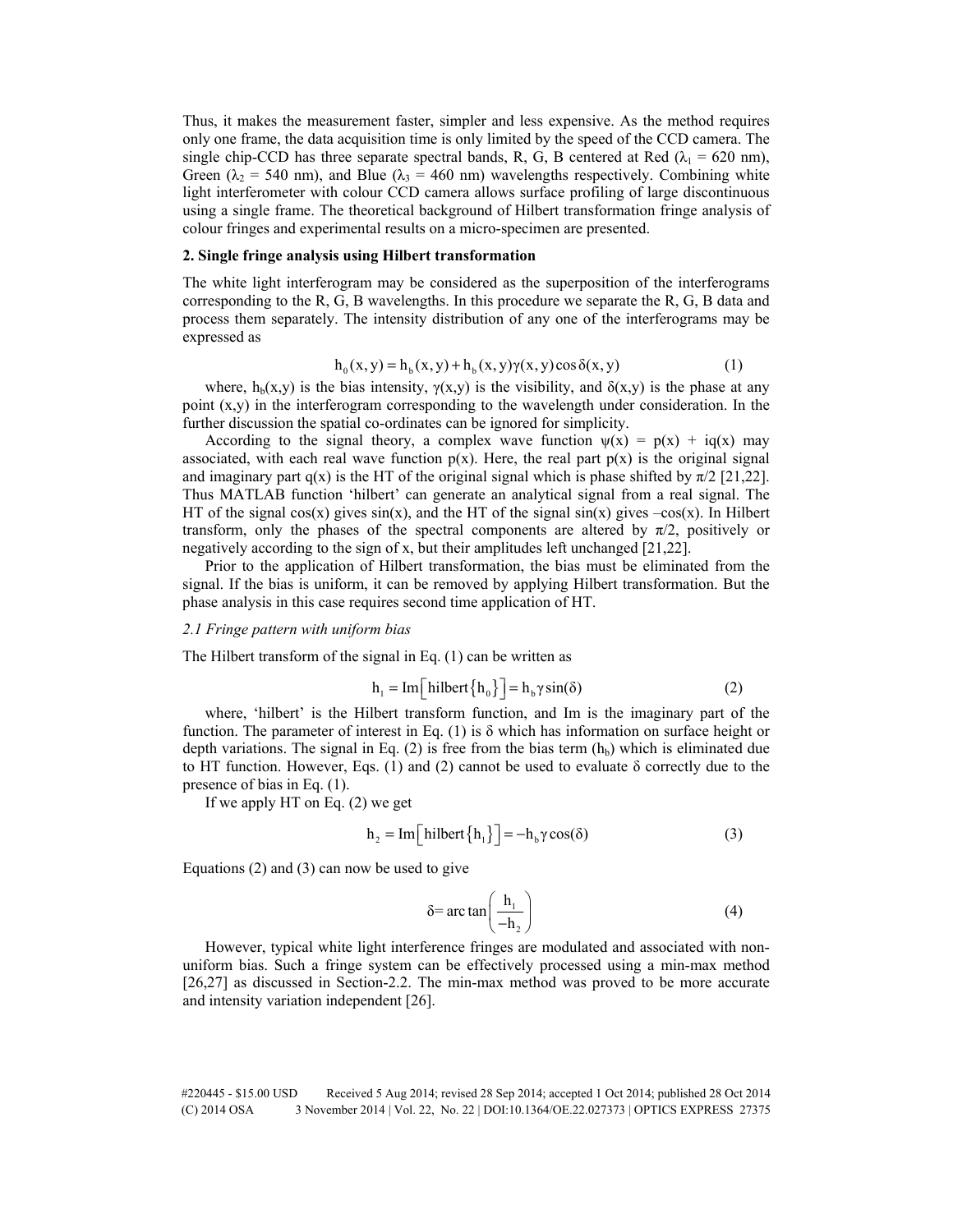

Fig. 1. Eliminating the non-uniform signal bias using min-max method: (a) The original signalp, envelopes of maxima and minimas and the mean 's', (b) R, G, B components after removing non uniform bias, and (c) HT generated signals corresponding to the signals in Fig. 1(b).

Equation (1) represents a typical signal in the colour channels and may be repressed by as in Fig. 1(a). In the figure 'p' represents the original signal, max and min represents the envelopes of maxima and minima respectively. The envelopes are obtained by interpolation in the actual signal. The mean of the two envelopes,  $((\text{max} + \text{min})/2)$ , represents the non-uniform bias and is shown by the curve 's' in Fig. 1(a). Equation (1) can be used to obtain  $\cos\delta$  at any pixel as [26,27]:

$$
\cos(\delta) = \frac{2h_0 - h_{0max} - h_{0min}}{h_{0max} - h_{0min}} = C
$$
 (5)

Equation (5) represents a cosine signal (C). Figure 1(b) represent the signal in the RGB channels obtained in the experiment discussed later.

The HT of the signal in Eq. (5) can be obtained as

$$
S = Im \left[ \text{hilbert} \{ C \} \right] = \sin(\delta) \tag{6}
$$

The HT generated signals using Eq. (6) are shown in Fig. 1(c).

Now, the desired phase can be calculated using Eq. (5) and Eq. (6)

$$
\delta = \arctan\left(\frac{S}{C}\right) \tag{7}
$$

However, the phase  $\delta$  determined using Eq. (7) differs from the correct argument  $\delta$  of the cosine function in Eq. (1) because of finite extent of the original signal. HT assumes signals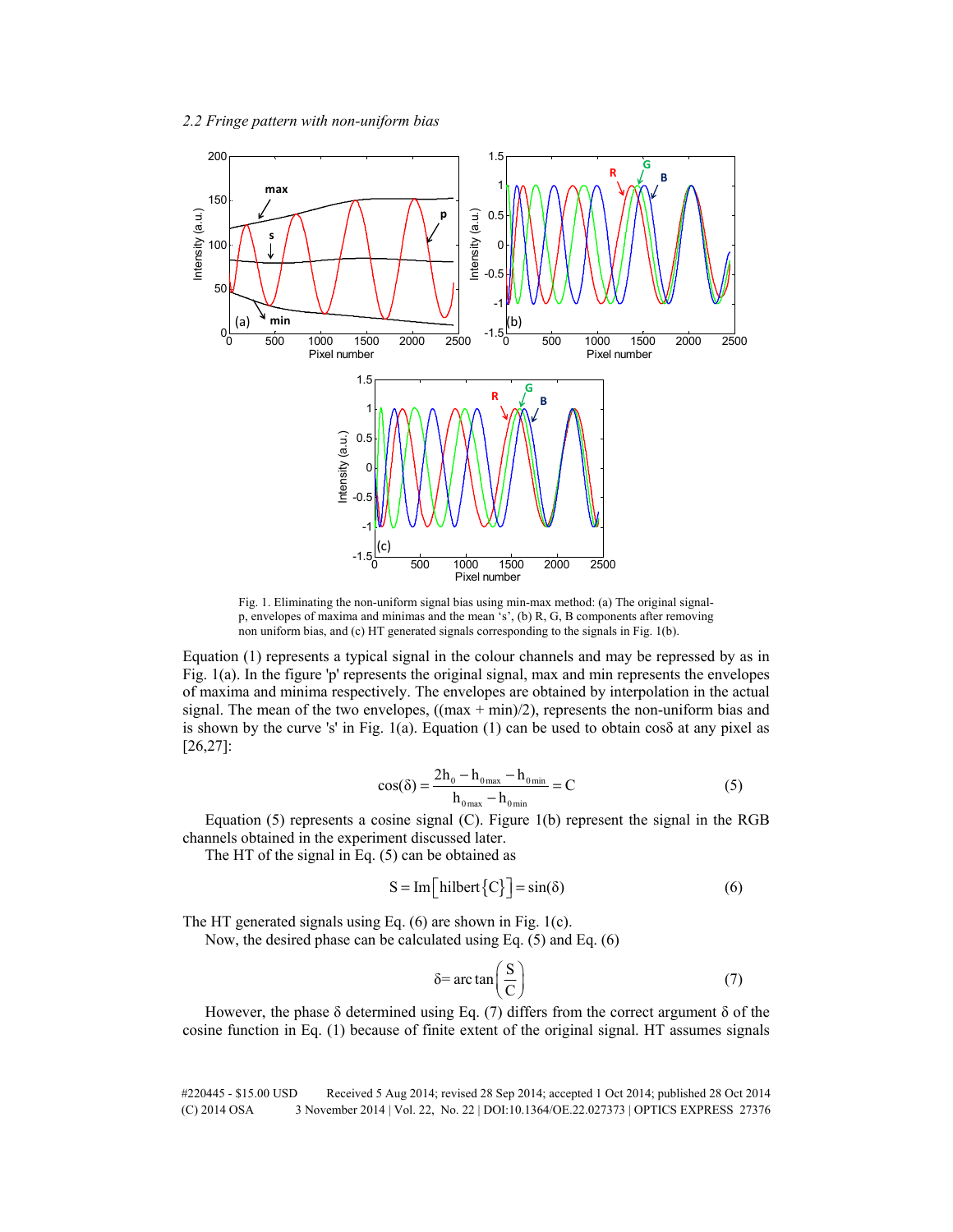of infinite extent. Hence the calculated phase using Eq. (7) may be represented as δ', where δ' may be written as

$$
\delta' = \delta + \xi \tag{8}
$$

where, ξ is the error. The error due to HT depends on the number of fringe cycles. However, the error  $\xi$  can be calculated for any value of  $\delta$  to create a look-up table which can be used to correct the calculated phase [23,24].

## **3. Evaluation of the surface profile**

The phase  $\delta$  is related to the surface profile 'z' by the following equation:

$$
\delta_i = 4\pi k_i z \tag{9}
$$

where, i represents the wavelengths in the RGB channels, z is the height or depth of the surface,  $k_i = 1/\lambda_i$  is the wavenumber. The individual phase maps thus evaluated can be used to remove half wavelength ambiguity which appear at single wavelength in two ways: (a) Phase subtraction method [7–9,11], and (b) Fringe order method [12,18,19]. In phase subtraction method, the individual phase values are subtracted to generate phase at an effective wavelength,  $\Lambda = \lambda_1 \lambda_2 / |\lambda_1 - \lambda_2|$ . This method can extend the unambiguous range, but the resolution of the surface profile measured at an effective wavelength is lowered by  $(\lambda/\Lambda)$ times [7–9]. On the other hand, the fringe order method can provide surface profile with the resolution of single wavelength and it can extend the measurement range of the single wavelength interferometer [18,19]. In this work, we use fringe order method to achieve ambiguity-free surface profile phase.

The variation of  $\delta_i$  with  $k_i$  is linear as shown in Eq. (9). Using the phases at three wavelengths, it is possible to adjust the wrapped phase data at any pixel such that they lie on a best fit line by addition or subtraction of multiples of  $2\pi$ . The slope of this line gives the absolute height at the pixel as

$$
z_{a} = \frac{1}{4\pi} \left(\frac{\Delta\delta}{\Delta k}\right) \tag{10}
$$

where,  $(\Delta \delta / \Delta k)$  is the slope of the line obtained by plotting the individual phases ( $\delta_i$ ) with respect to the corresponding wavenumbers  $(k<sub>i</sub>)$ . The value of  $z<sub>a</sub>$  obtained from Eq. (11) is less precise but it is quite close to the actual value. The absolute height  $z_a$  thus measured can be used to estimate the fringe order (n) using the relation

$$
n_i = round\left(\frac{\delta_i - 4\pi k_i z_a}{2\pi}\right)
$$
 (11)

The function round () gives the nearest integer. Using the fringe order number (n), the total profile height (z) with single wavelength resolution can be obtained as

$$
z = \frac{\lambda_i}{4\pi} (\delta_i - 2\pi n_i)
$$
 (12)

Thus the fringe order method allows measurement of large discontinuities and retains the single wavelength resolution of the surface profile.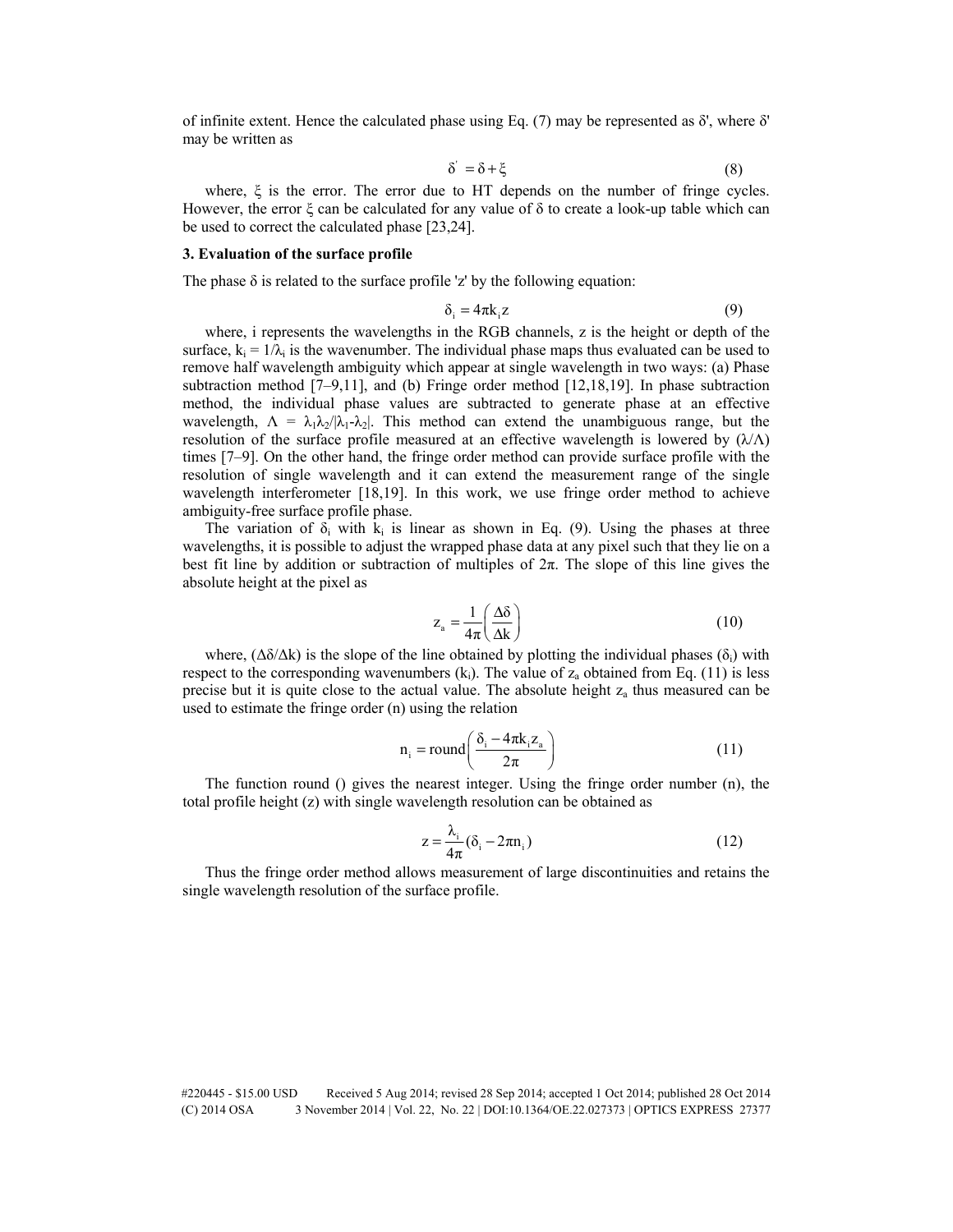## **4. Microscopic white light interferometer**



Fig. 2. Schematic of the microscopic white light interferometric system: CL, collimating lens; BS, Beam splitter; MO, Microscopic objective; RM, Reference mirror; PBS, Plate beam splitter.

The schematic of the microscopic white light interferometer shown in Fig. 2 is used for the measurements. A halogen lamp (VISIBLE) is used in the set-up. The white light beam collimated using a lens (CL), illuminates the micro-specimen via the beam splitter (BS) and the Mirau objective. The test specimen is placed on a 3-axis translation stage for alignment. The white light interference pattern generated by the 20X Mirau interferometric objectives is acquired using a high resolution JAI BB-500GE 2/3" GigE vision single-chip CCD camera. The frame rate of the camera is 15 frames per second with full resolution. It is a color progressive scan camera with 5 million pixels resolution and GigE Vision interface. The single-chip CCD camera produces colour images based on a colour filter combination corresponding to the primary colours in which every pixel registers one colour per pixel. The generated colour image has a dimensions 2456(H) X 2058(V) pixels with square shaped pixels of side 3.45 μm. The camera is interfaced to PC with NI PCIe-8231 card from National Instruments (NI). Software programs required from storing and processing of colour white light interferograms are developed based on LABVIEW and MATLAB software packages.

#### **4. Experimental results**

Experiments were carried out using the set-up shown in Fig. 2. The test specimen is an etched silicon sample with discontinuities beyond the range of a single wavelength measurement. Figure 3(a) shows the colour image of white light tilt fringes generated on the surface of the test specimen. The dimensions of the raw colour image acquired using the single-chip CCD are 2456 X 2058 X 3 pixels. The colour image is then separated into its individual R, G, and B components of dimensions 2456 (H) X 2058 (V). The decomposed components correspond to Red ( $\lambda_1$  = 620 nm), Green ( $\lambda_2$  = 540 nm) and Blue ( $\lambda_3$  = 460 nm). The signals from the R G B channels are associated with non-uniform bias and are modulated. So, these individual interferograms are processed using min-max method as discussed in Section-2.2. The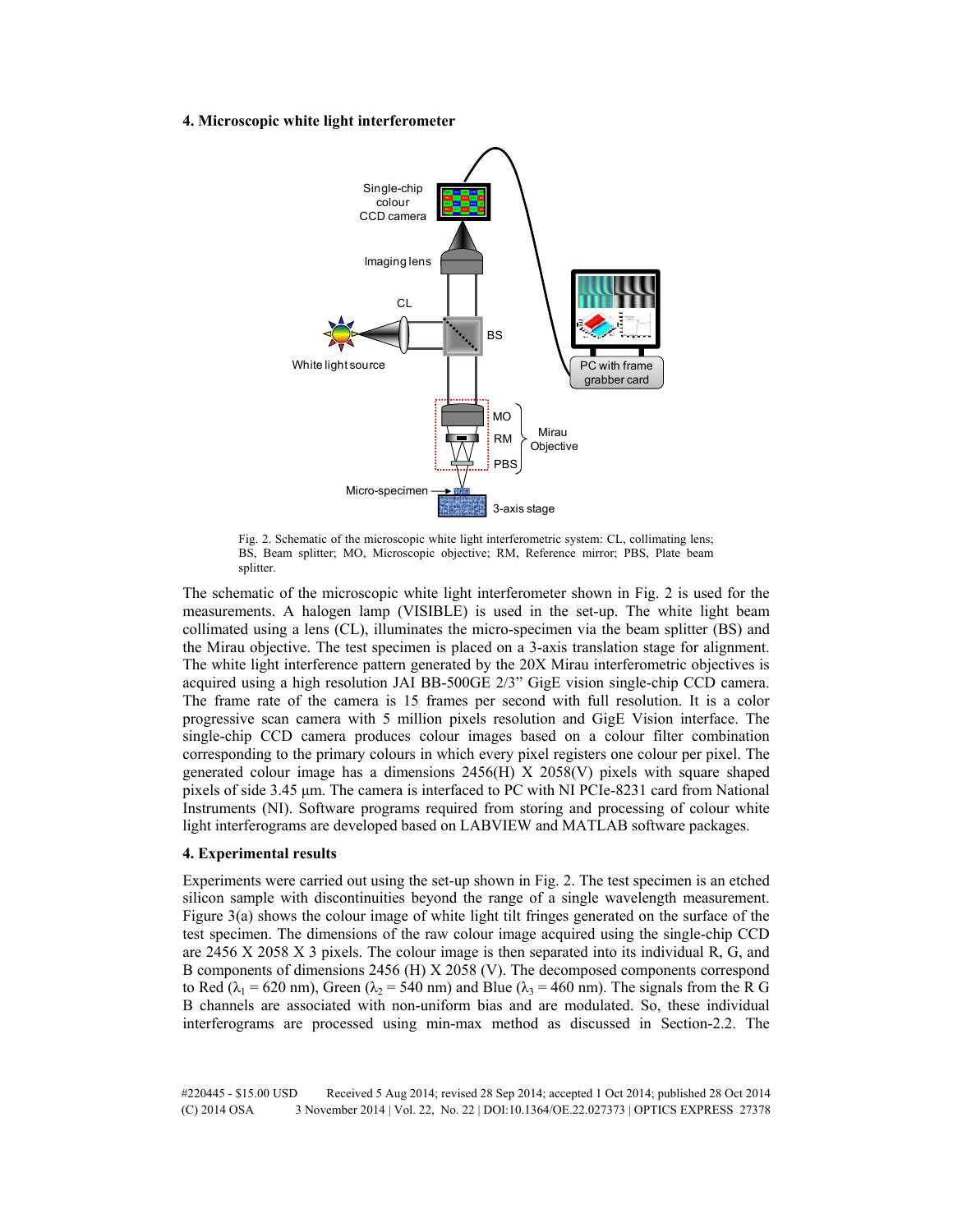interference pattern at  $\lambda_1$  is shown in Fig. 3(b). The corresponding phase calculated using Eq. (7) is shown in Fig. 3(c). Similarly, the phases at individual wavelengths are calculated using Eq. (7).



Fig. 3. Fringe analysis using Hilbert transformation: (a) white light interferogram, (b) interferogram at  $\lambda_1$ , and (c) wrapped phase calculated.

The wrapped phase maps thus evaluated at three wavelengths  $\lambda_1$ ,  $\lambda_2$ ,  $\lambda_3$  are used to increase the unambiguous range using fringe order method as explained in Section-3. The wrapped phase values at a pixel are adjusted by addition of integers so that the adjusted values lie on a line as shown in Fig.  $4(a)$ . The adjusted values are shown by  $*$ . The slope of the line gives the absolute value of z at the pixel. Figure 4(b) shows the ambiguity removed 3- D surface profile using the fringe order method for  $\lambda_1 = 620$  nm. The surface profile measured along central y-axis is shown in Fig. 4(c) and as expected it has the usual smoothness of single wavelength phase shifting interferometer. The height of the step has been determined by linear least square fitting across the top and bottom of the profile (Fig.  $4(c)$ ) and determining the height difference at the location of the step. From the analysis, the step height value measured is 645 nm. Only, the 3-D surface of an etched silicon sample reconstructed at  $\lambda_1$  is shown in Fig. 4(b). However, all the three combinations  $(n_1, \lambda_1)$ ,  $(n_2, \lambda_2)$ , and  $(n_3, \lambda_3)$  in Eq. (12) will generate the same profile height depending on the accuracy of the central wavelength of the R, G, B channels of the colour camera.

The proposed HT method can be used for optical inspection of microsystems such as MEMS, micro-lens array, AFM cantilever, etc. It requires only one frame; hence it can be used for dynamic interferometric measurements as well. The repeatability of HT method is expected to be at least as good as phase shifting method, as only one frame needs to be taken, and instrumentation is less. We found that the HT method can generate the phase map  $\sim$ 4 times faster than the 8-step phase shifting method. The application of HT on an open fringe system (such as tilt fringes) is straight forward. If the object generates closed fringes, 1-D HT will introduce an ambiguity in the phase map. However, it can be solved by following the procedures discussed in the References [23–25]. The maximum measurable step height depends on the coherence length in the three channels. For the camera used, the filters in the three channels are relatively broad  $({\sim}70 \text{ nm})$ , and coherence length is estimated to be about 4 μm. The choice of the wavelengths is governed by the filters in the three channels of the CCD.